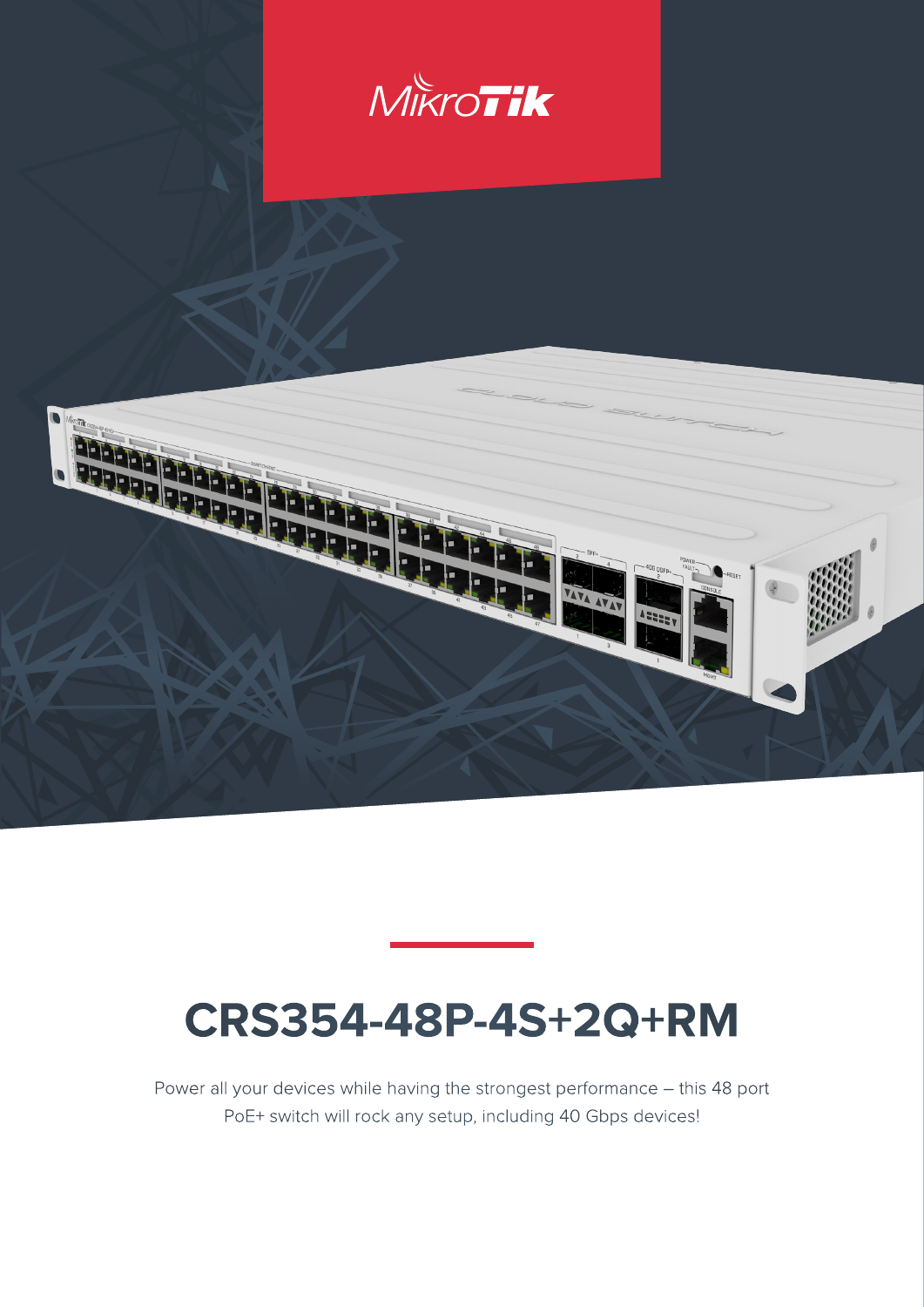If you are looking for a single switch that will put your network setup ahead of the curve and power all the necessary devices – look no further! The new CRS354-48P-4S+2Q+RM is an effective and adaptable rackmount solution for managing networks in the most demanding environments. Unlike many other switches out there, our products are made with the system administrator in mind.



# High-end performance with PoE-out for the masses: more 10G ports and even 40G ports, because **speed matters**

This powerful switch has 48 x 1G RJ45 ports and 4 x 10G SFP+ ports. There are also 2 x 40G QSFP+ ports for extremely fast fiber connections or linking with other 40 Gbps devices. All 48 Ethernet ports offer different power output options: Passive PoE, low voltage PoE, 802.3af/at (Type 1 "PoE" / Type 2 "PoE+") with auto-sensing, making this switch the easiest solution to power even the largest setups. We have included a mighty power supply that can provide 750 W of power – this switch can handle a lot. And there is a special bracket for easy cable management.



The 48 port champion you've been waiting for – this is the bargain of the decade! Now with PoE-out!

CRS354-48P-4S+2Q+RM is extremely functional, and it has the best price-point on the market – it will make the perfect addition to a professional setup.

The total non-blocking throughput is 168 Gbps, switching capacity is 336 Gbps and the forwarding rate reaches 235 Mpps.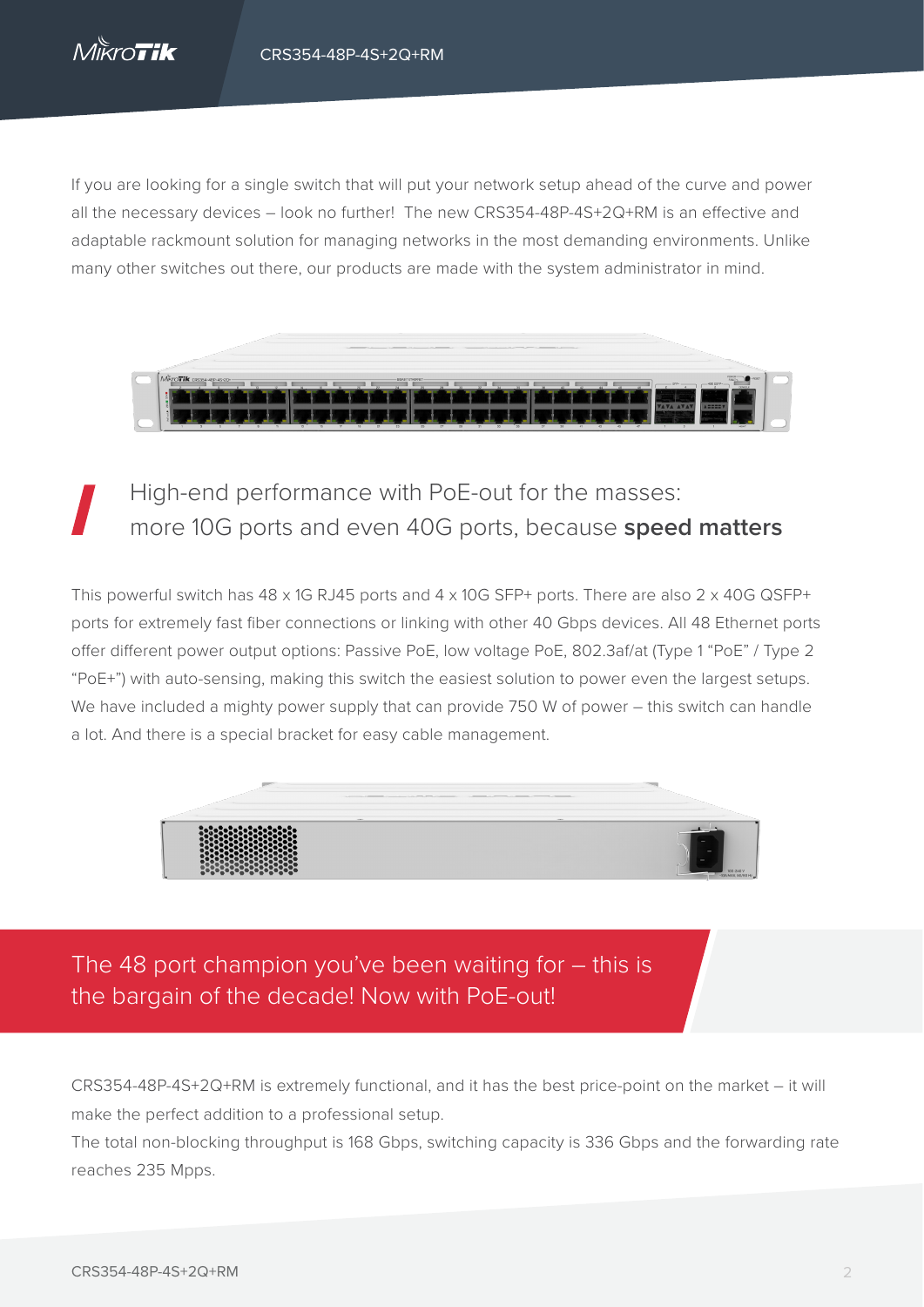

# **Specifications**

| Product code                      | CRS354-48P-4S+2Q+RM                |
|-----------------------------------|------------------------------------|
| <b>CPU</b>                        | QCA9531, 650 MHz                   |
| Size of RAM                       | 64 MB                              |
| Storage                           | 16 MB flash                        |
| Number of 100 Mbps Ethernet ports |                                    |
| Number of 1 GbE Ethernet ports    | 48                                 |
| 10G SFP+ ports                    | 4                                  |
| 40G QSFP+ ports                   | 2                                  |
| Operating system                  | RouterOS (License level 5)         |
| Supported input voltage           | AC power supply 100 - 240 V        |
| Serial port                       | RJ45                               |
| <b>Dimensions</b>                 | 443 x 382 x 44 mm                  |
| Operating temperature             | $-20^{\circ}$ C to $+60^{\circ}$ C |

#### **Powering**

| PoE-out                                   | IEEE 802.3at/af and 26 or 53 V Passive PoE |
|-------------------------------------------|--------------------------------------------|
| PoE-out ports                             | Ether1 - Ether48                           |
| PoE-out max per port (low voltage 26 V)   | 26 W                                       |
| PoE-out max per port (high voltage 53 V)  | 30 W                                       |
| Max total out (low voltage 26 V)          | 27A                                        |
| Max total out (high voltage 53 V)         | 13.2A                                      |
| Max power consumption                     | 800 W                                      |
| Max power consumption without attachments | 85 W                                       |

### **Included parts**







1 IEC cord K-68 screw kit Rackmount ears Cable managment Rackmount rear support ears





brackets